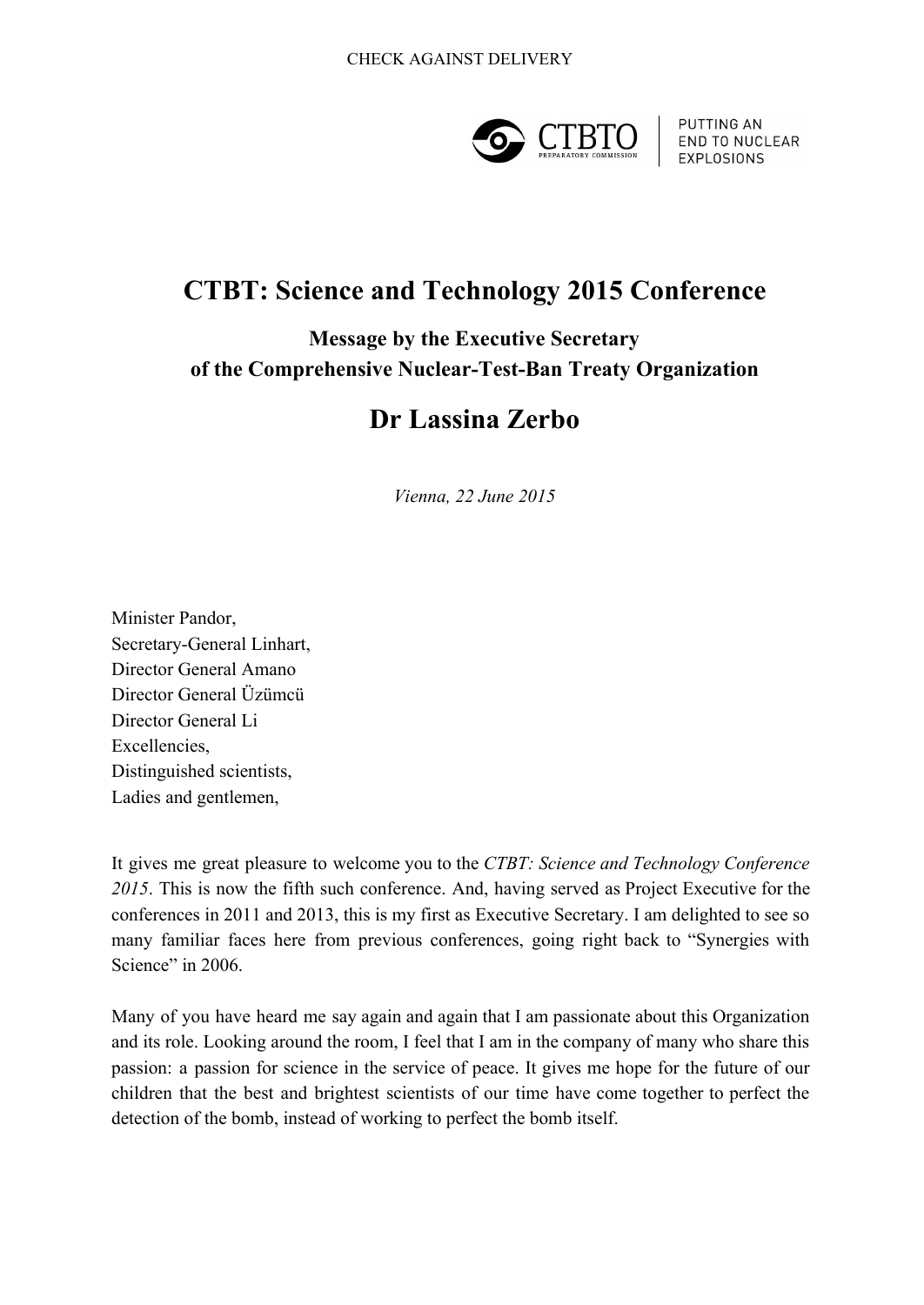SnT2015 is poised to break all records. With nearly 1110 registered participants, over 550 abstracts, it is the largest such conference to date. But the SnT process is not about quantity, it's all about adding quality to our work.

And the track record in this respect is impressive. To name just a few of the important developments that have originated from these conferences and are being integrated into our procedures:

- Machine learning methods to improve automatic data processing: Network Processing Vertically Integrated Seismic Analysis, short NET-VISA,
- Self-calibrating infrasound sensors and infrasound network performance monitoring tools,
- High resolution beta-gamma coincidence spectrometry
- the list continues

,

The issue of mitigating the effects of radioxenon emissions from medical isotope production was a hot topic at past SnT conferences, and I am pleased to report that following the Workshop on Signatures of Medical and Industrial Isotope Production in Brussels last month, we now have 10 companies that have signed a pledge to cooperate with us on this important issue.

This conference will also profit from the recent conclusion of the *Integrated Field Exercise IFE14* in Jordan. IFE14 was the most ambitious and comprehensive on-site inspection exercise to date, with 15 of the 17 on-site inspection techniques deployed under challenging conditions and in a scientifically credible and realistic scenario.

For the first time at a SnT conference, we are also offering an event for academics interested in CTBT education to identify ways to integrate Treaty-related topics into existing policy or science-based academic curricula and to develop educational resources to further this objective. The *2015 Academic Forum* on *"Strenghening the CTBT through Academic Engagement"* will take place on Friday 26 June and I look forward to hearing all about the ensuing discussions.

I used to be a scientist. These days I am more of a diplomat or a politician. The longer I carry out my role as Executive Secretary, the more obvious it becomes to me how closely interconnected both realms are – even if scientists and diplomats don't always speak the same language.

Last month I addressed the *Nuclear Non-Proliferation Treaty Review Conference* in New York. As you know, the conference failed to agree on a final document. However, the support for the CTBT and its verification regime came across loud and clear, being voiced strongly over 100 times by different delegations. In my statement to the Review Conference, I stressed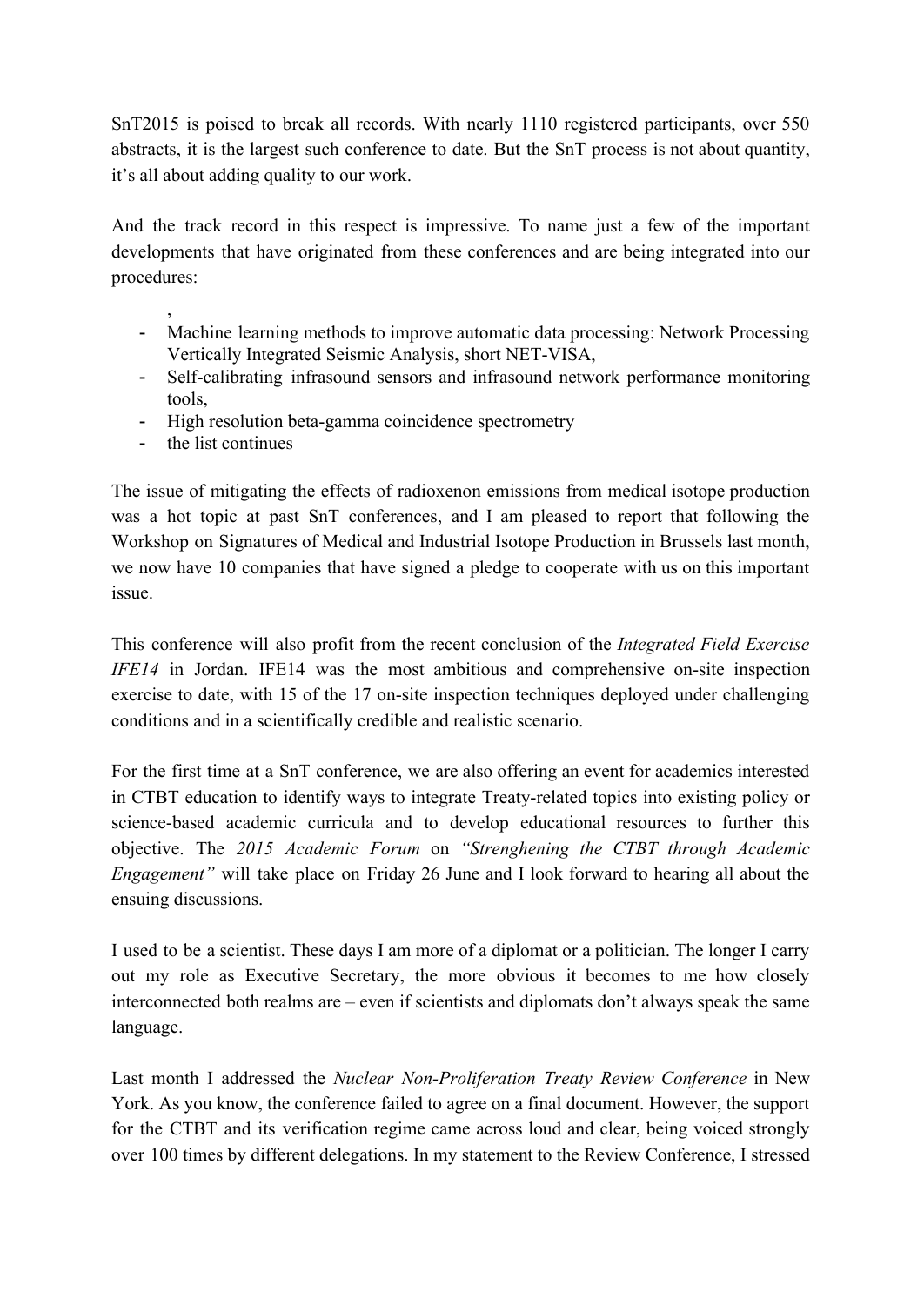that a legally binding test ban represents one key area where all NPT States Parties were already in agreement. At the same time, I reminded delegates that mere words of support without real action would not suffice to bring the CTBT into force.

In this context, I am encouraged to see scientists from most of the remaining Annex 2 States here today. It is encouraging to see that where diplomacy seems stalled, science perseveres and moves forward regardless of political or diplomatic differences. Every opportunity to create conditions for increased trust and mutual understanding must be seized if we are to free the world of the nuclear threat. We are sure that you can bring the message to decision-makers in your home countries that the CTBT is verifiable and that its entry into force would significantly strengthen the disarmament and non-proliferation regime and reduce the risk of the unthinkable becoming a reality.

I am also immensely grateful for the support we enjoy from CTBT Member States. To me, this is yet more proof of our success. Many of our gains are due to the technical and financial support of our Members. In recent years, we have benefitted from the generous voluntary contributions of Austria, Japan, Sweden, Norway, the United States, and the European Union.

The resources that Member States continue to invest in our system secure an immense return on investment since the CTBT's monitoring facilities, at 90% completion, are already at the service of the international community to support national security needs, foster regional stability and re-enforce non-discriminatory and participatory verification.

And an even more tangible return on our Member States investment: the daily monitoring of an active and evolving Earth, and making the data collected freely available to science to improve understanding on climate change, tsunami warning, disaster mitigation, as well as a wide range of different civil applications. I very much look forward to hearing presentations and seeing posters on the newest developments in this field over the coming days.

Recent disasters such as the devastating earthquake in Nepal in April remind us again and again of the importance of advancing and improving our understanding of the Earth's processes in the service of humanity.

Among the many elements of this year's Conference that I look forward to, I wish to highlight in particular our keynote speakers this morning: Naledi Pandor, Minister of Science and Technology of South Africa, Ahmet Üzümcü, Director-General of the *Organisation for the Prohibition of Chemical Weapons (and Nobel Peace Prize 2013)* and Lord Browne, former Secretary of State for Defence of the United Kingdom, Vice-Chairman of the *Nuclear Threat Initiative* and member of the *Group of Eminent Persons* for the CTBT.

The afternoon will continue with eminent speakers who will kindly share with us their breadth of experience and expertise. Frank Klotz, Under-Secretary for Nuclear Security and